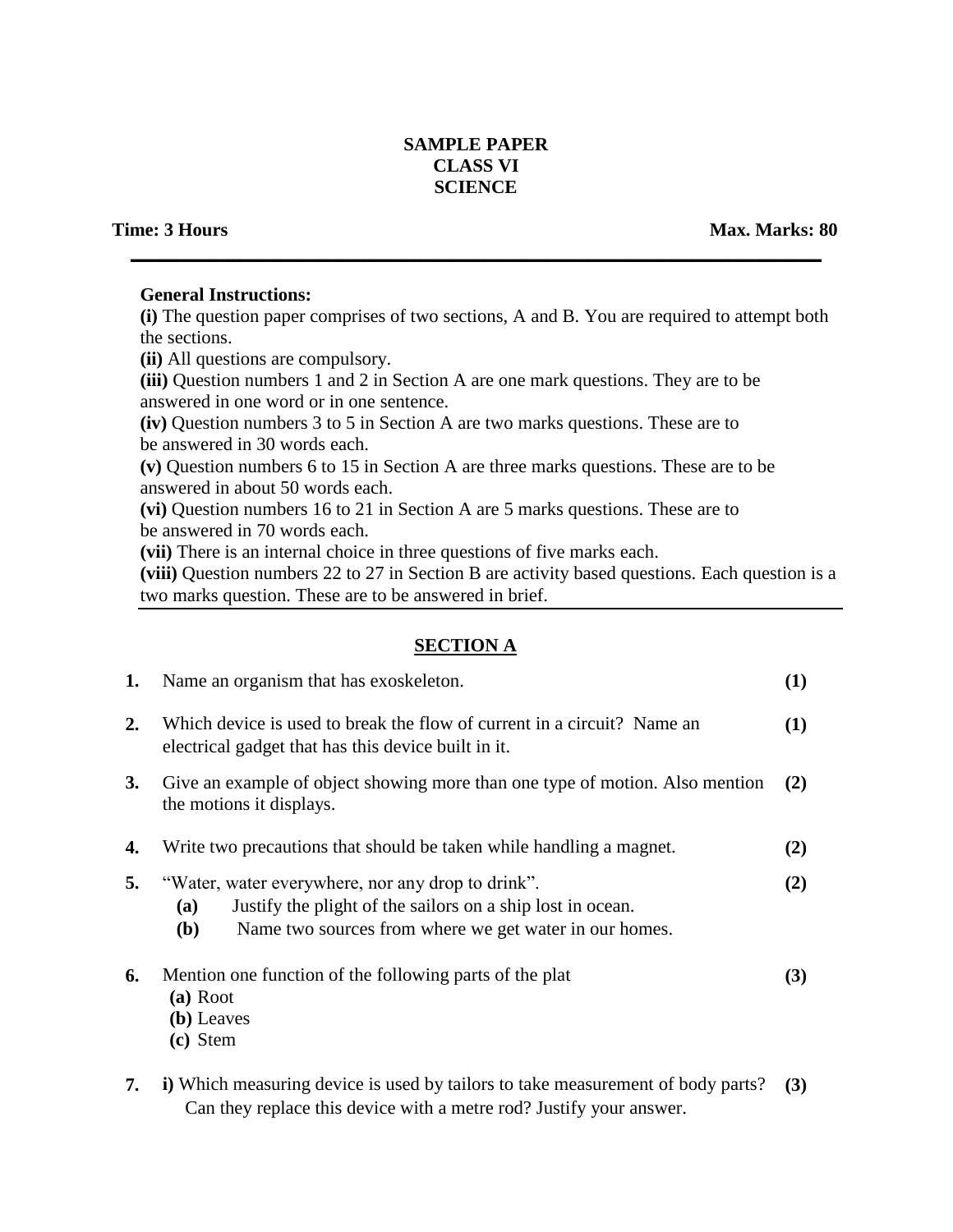**ii)** The distance between Sohan's home and his school is 3250m. Express this distance into km

| 8.  | Write any two differences between reticulate and parallel venation. Give an<br>example of each type.                                                                                                                                                                                                                                                                                                                                                      | (3) |
|-----|-----------------------------------------------------------------------------------------------------------------------------------------------------------------------------------------------------------------------------------------------------------------------------------------------------------------------------------------------------------------------------------------------------------------------------------------------------------|-----|
|     | 9. i) To clean his spectacles, Ramesh would often breathe out on glasses to make<br>them clean. Justify his action.<br>ii)During winters why do we see more fog in areas where there are lots of trees?                                                                                                                                                                                                                                                   | (3) |
| 10. | Write any three activities that are possible due to the presence of air.                                                                                                                                                                                                                                                                                                                                                                                  | (3) |
| 11. | Mona went to a farm and observed three different kinds of plants. Plant A is<br>short and has soft green stems, plant B is tall and has hard and thick stem.Plant<br>C has developed branches near the base of the stem which is hard but not thick.<br>(i) Classify A, B and C into different types of plants.<br>(ii) Give one example of each type of plant A, B and C.                                                                                | (3) |
| 12. | a) "A fish dies when taken out of water whereas a wall lizard willdie if kept<br>under water." Give the term used to describe such abilities that allow<br>fish and lizard to survive in theirrespective habitats and explain it<br>briefly.<br>b) Explain how a frog can live both in water and on land.<br>c) Which type of body shape is mostly possessed by aerial and aquatic<br>animals? How is this type of body shape useful for these organisms? | (3) |
| 13. | Mention the type of motion for the following:<br>i)Plucking of strings of a guitar<br>ii) Marching of the soldiers.<br>iii)Ball thrown at an angle<br>iv) Movement of an insect<br>v) Hands of a clock<br>vi)Motion of a bicycle while riding                                                                                                                                                                                                             | (3) |
| 14. | Give reasons for the following statements.<br>i)The bulb would not glow if we use eraser instead of safety pin to complete<br>the circuit.<br>ii)Lump of cotton wool shrinks in water.<br>iii) Pace or a footstep cannot be used as a standard unit of length.                                                                                                                                                                                            | (3) |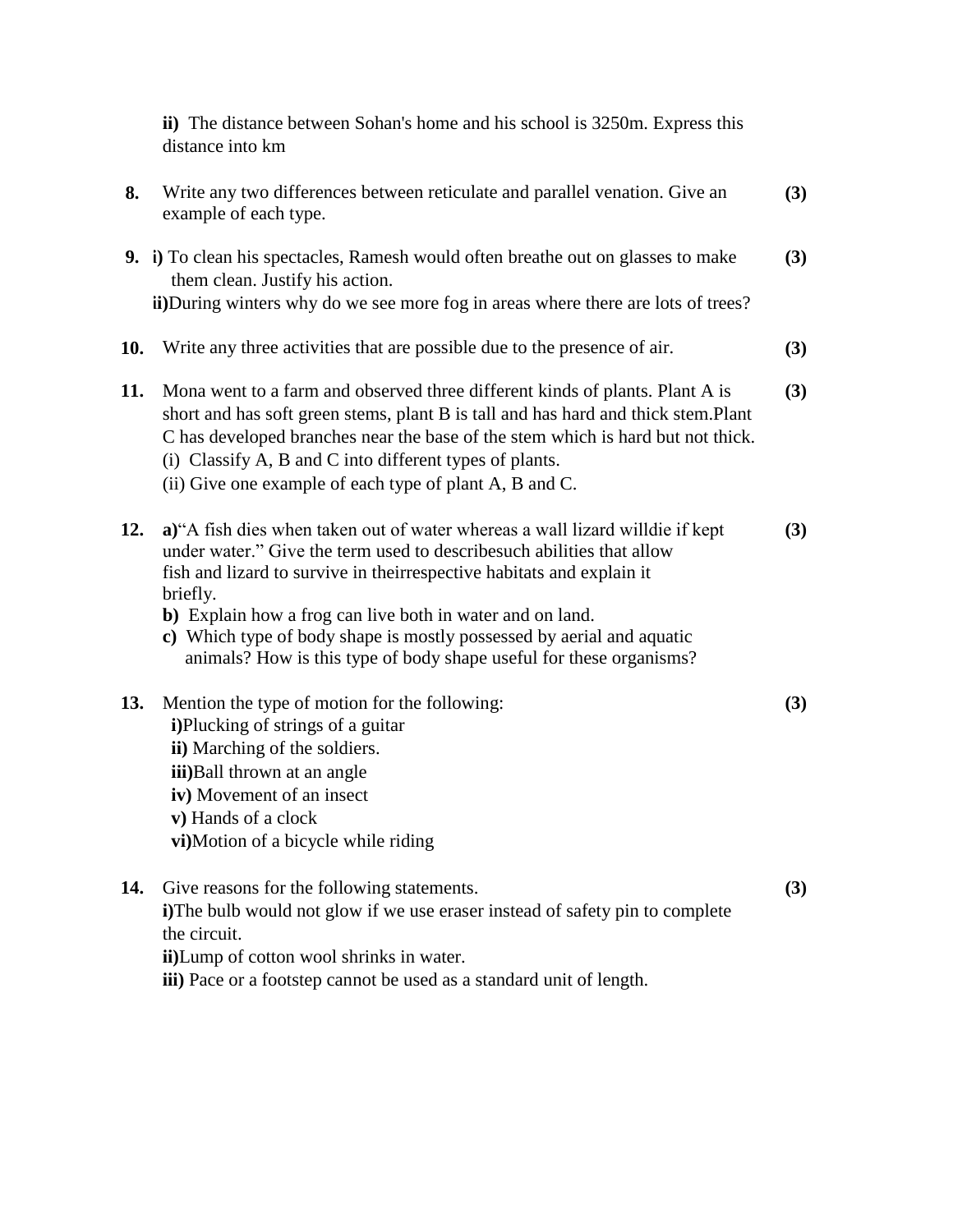**15.** (i) What is meant by leaf venation? (ii) Identify the type of leaf venation found in the diagram A and B given below.



iii) Give one example of a plant for each type A and B.

| 16. | i) Draw diagrams of any two movable joints in a human body and name<br>them.                                                                                                                                                                                                                                                                               | $(2+2+1=5)$ |
|-----|------------------------------------------------------------------------------------------------------------------------------------------------------------------------------------------------------------------------------------------------------------------------------------------------------------------------------------------------------------|-------------|
|     | ii) Explain why our wrist is more flexible than skull.<br>iii) Give two examples of vertebrates.                                                                                                                                                                                                                                                           |             |
| 17. | Give one word for the following.<br>i) The natural surroundings where an organism lives.<br>ii) The process of inducing magnetism in a piece of soft iron.<br><b>iii</b> )The device which is used to break/complete the circuit.<br>iv) The part of the plant that anchors the plant to the ground.<br>v) A framework of bones to give shape to our body. | $(1x5=5)$   |
| 18. | a) Draw diagrams to show an open circuit and closed circuit.<br>b) Explain the importance of conductor and insulator in a circuit. Give a<br>suitable example of each.                                                                                                                                                                                     | $(2+3=5)$   |
| 19. | a) Explain any three processes involved in the water cycle.<br>b)'Water is Precious.' Justify the statement by mentioning two suitable ways<br>to conserve water.                                                                                                                                                                                          | $(3+2=5)$   |
|     | <b>OR</b>                                                                                                                                                                                                                                                                                                                                                  |             |
|     | a) What is ground water? Name a source of water which is fed by ground water.<br>b) Amount of heat affects rate of evaporation. Give two examples from daily<br>life to justify your answer.<br>c) How does concrete land affect the availability of underground water?                                                                                    | $(2+2+1=5)$ |
| 20. | a) State one difference between a magnetic and non-magnetic materials with<br>the help of an example of each.                                                                                                                                                                                                                                              | $(2+3=5)$   |

**b**) Write any three properties of a magnet.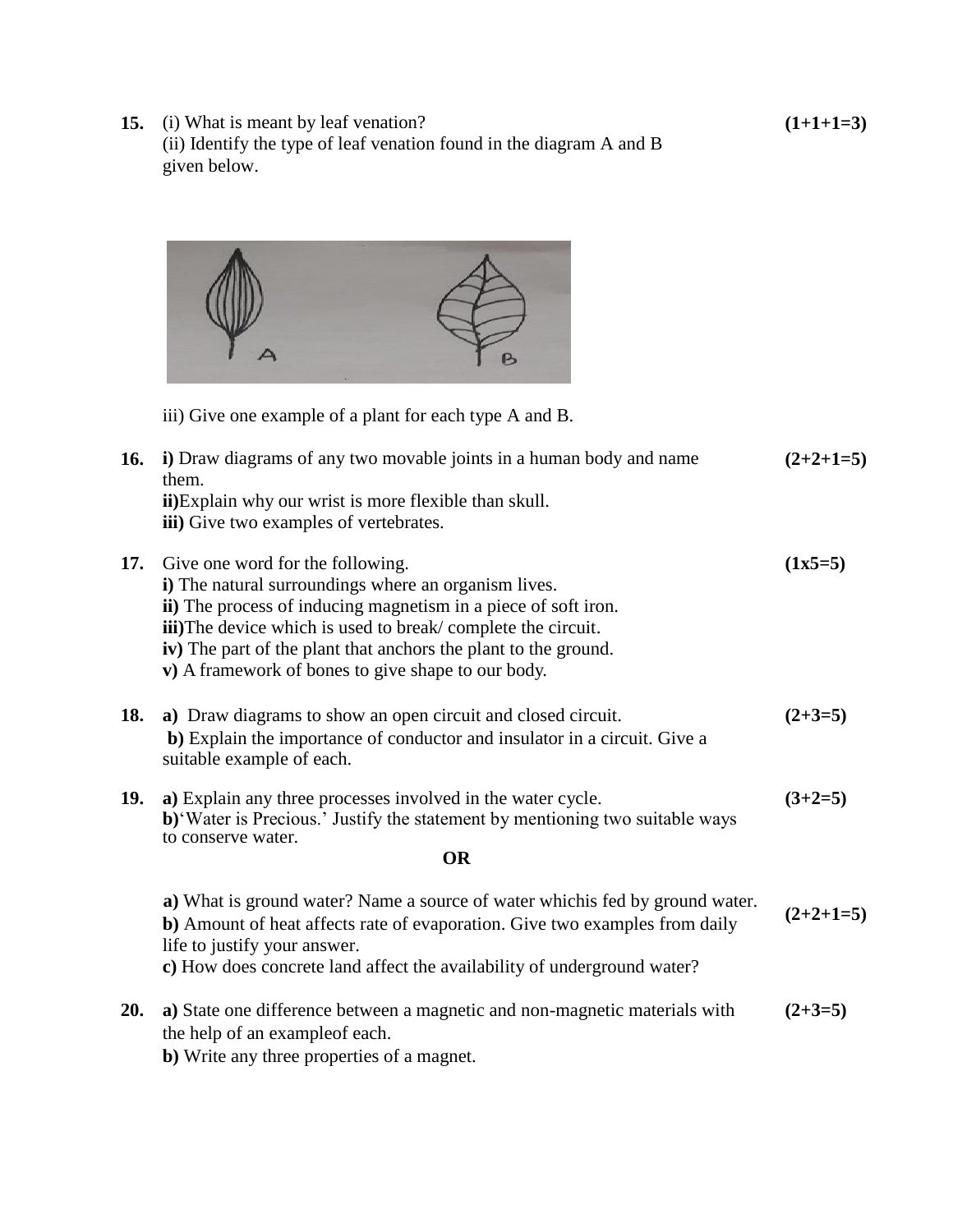**21. a)**Explain acclimatization with the help of an appropriate example. **b)** How is cactus adapted to survive in a desert? Write any three points. **(2+3=5)**

#### **OR**

- **a)** Why do the mountain plants have pointed and needle like leaves?
- **b)** Mention the body features that enables a cockroach to walk and fly respectively **(1+2+2=5)**
- **c)**Write adaptive features :
- **i)** that help mountain goat to move on rocky slopes.
- **ii)** that enable a snow leopard to walk on snow.

# **SECTION-B**

**22.** Neeta placed few gram seeds on wet cotton and kept sprinkling water every day. **(2) a)** What will be Neeta's observation after few days?

**b)** Can the same observation be seen if dry cotton was used? If No, then justify your answer

**23.** Rahul took a medium size potted plant that has been growing in the sun and enclosed a leafy branch of the plant in a polythene bag. He tied up the mouth of another empty polythene bag and kept it also in the sun. **a.** Which process is shown in the above experiment? **(2)**

**b.** What Rahul will observe after few hours on the inner surface of the bags?

- **24.** Neha took two small candles and fixed them in two shallow containers A and B having some water. Then she lighted both the candles and covered the container A with small glass and container B with large glass and waited for some time. **a)** Which candle will burn for longer time? **(2)**
	- **b)** What change will she observe in the level of water?
- **25.** Sohan and his friends took a bar magnet and an iron rod. He placed the magnet on the table. He touched it with the iron bar at various points along the length. He felt maximum attraction at the ends. **(2)**
	- **(a)** What is the term given to the ends of magnet?
	- **(b)** Why was attraction maximum at the ends of the magnet?
	- **(c)** What will happen to the ends of a magnet if it is broken into two pieces?